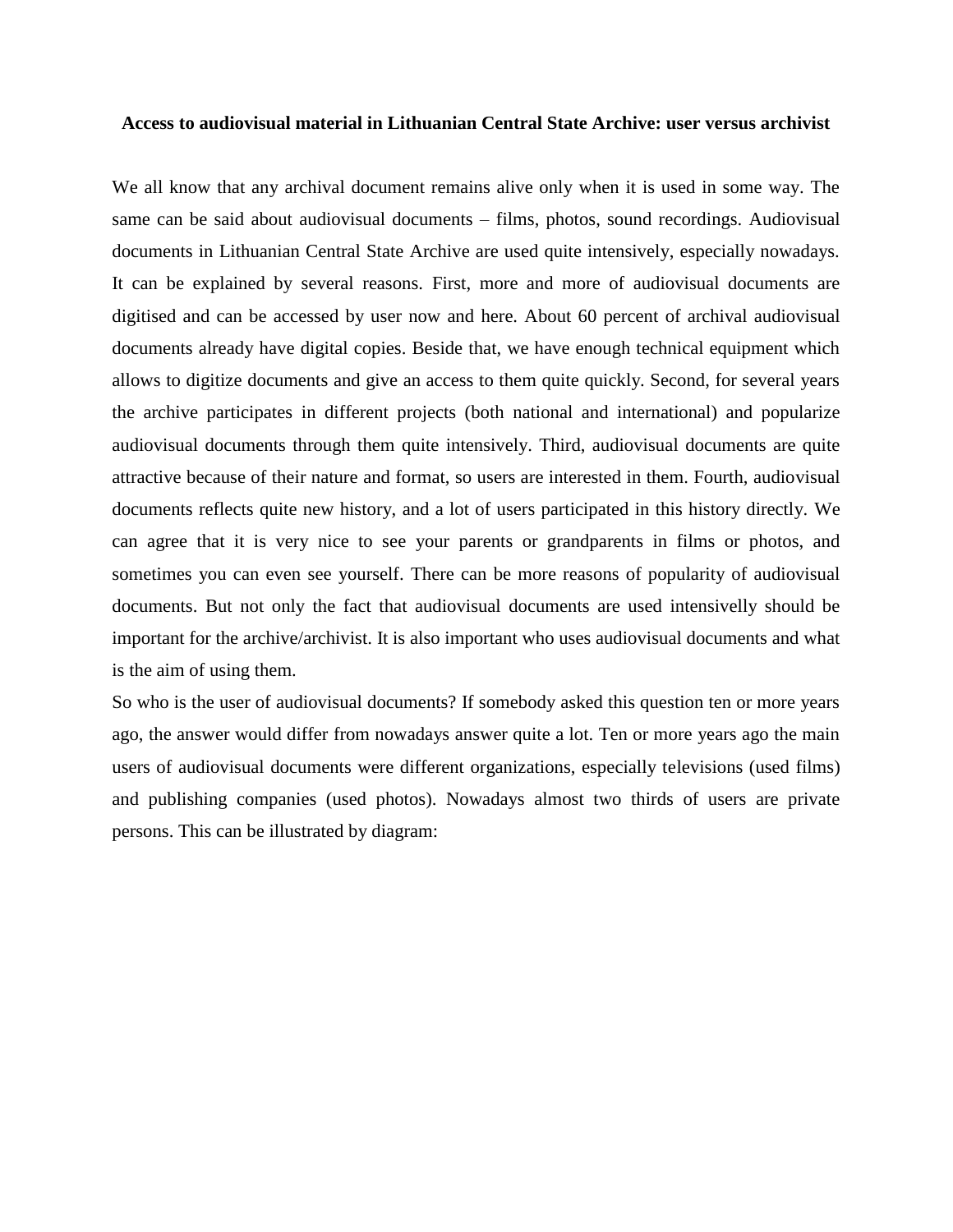

The changes in user's profile are influenced by several reasons. Organizations usually use audiovisual documents having the aim of re-use (for example, in TV programs, new films, books, newspapers, etc.) and their order copies of documents. At the same time they perform some kind of hidden advertisment of audiovisual documents. The name of archive should be always mentioned in new works, so individual users know out about the archive and its documents. The archive organizes educational excursions for students and introduce audiovisual documents as well. Later some of these students return to the archive and use audiovisual documents for their project and diploma papers. Some of people from different organizations who use audiovisual documents often also return to the archive as private persons. I've already mentioned that audiovisual documents reflect quite new history, and people just want to see, remember and think about this history.

What groups of private persons and organizations as the users of audiovisual documents can be marked out? About one third of private persons are students and pupils, and one third of organizations are museums: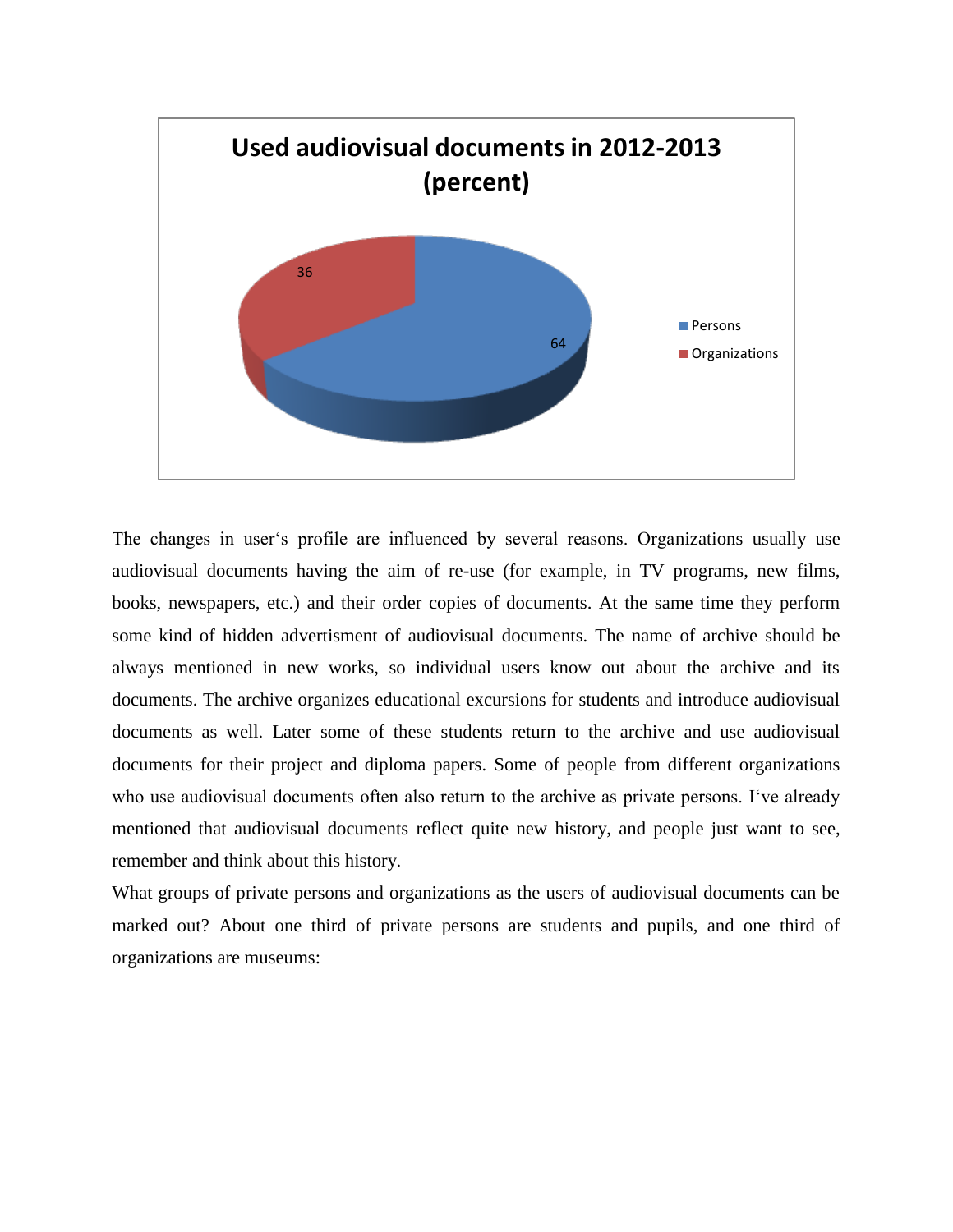



The fact that students dominates among private persons can be quite good sign for the archive, as we can forecast that they will use audiovisual documents in the future for their professional acitivity as well. The domination of museums among organization can be explained by the fact that photos are used intensivelly for different exibitions. But we are also very glad that more and more museums try to rise an interest in their expositions and make them more attractive. So they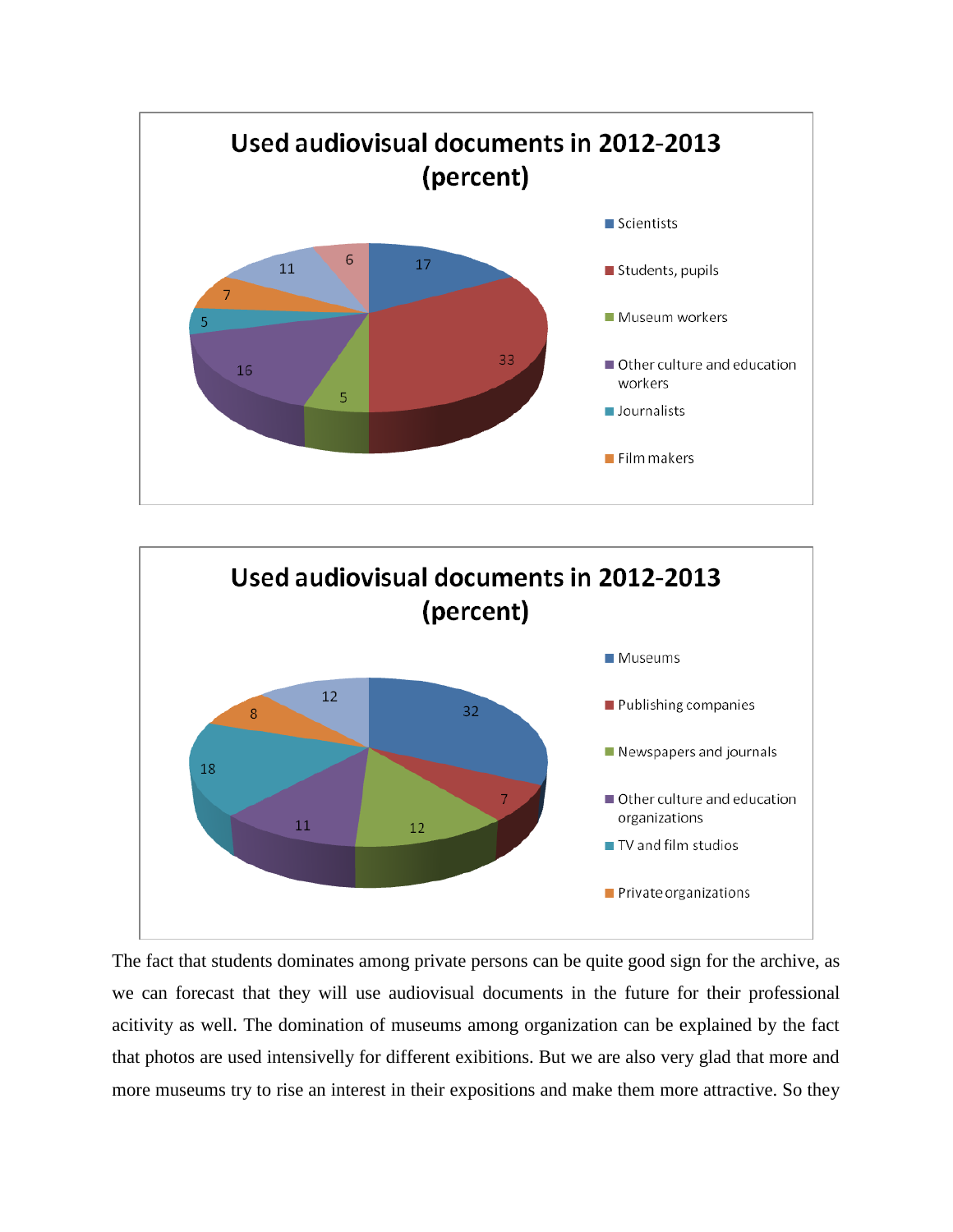begin to use  $,$  moving images" – extracts from films. The use of films begins to overstep traditional margins of using them only for TV programs and new films.



Audiovisual documents are used for very different aims – the diagram shows this:

Of course project and graduation papers as well as scientific researches dominate, but not few people use audiovisual documents for personal reasons. Nevertheless the percent of personal use was much more some years ago. Inevitably the question is why? Of course, graduation papers and scientific researches can also be interpreted as personal reasons. But we usually think about personal reasons as self-education, learning, leisure and so on. Maybe user not always get what he wants? Maybe not any audiovisual material is accessible for user now or a little bit later? Maybe thats why users are dissapointed and don't use audiovisual documents anymore? Or maybe the reason is very simple - nowadays user wants to see audiovisual material in the Internet and to access it sitting at home or at office, and get the copies by e-mail? The archive tries to satisfy the expectations of users. Especially this can be said about photos. The user writes to the archive by e-mail and gets low resolutions copies by e-mail, so there is no need to come to the archive and spend a lot of time. Some of archival films can be accessed easily in the website [www.e-kinas.lt](http://www.e-kinas.lt/) which was created during the EU-funding project "Lithuanian documentaries on the Internet (e-cinema)". By now there are 1400 titles of Lithuanian documentaries from 1919- 1963 with metadata in Lithuanian and English. The website is continually filled with new films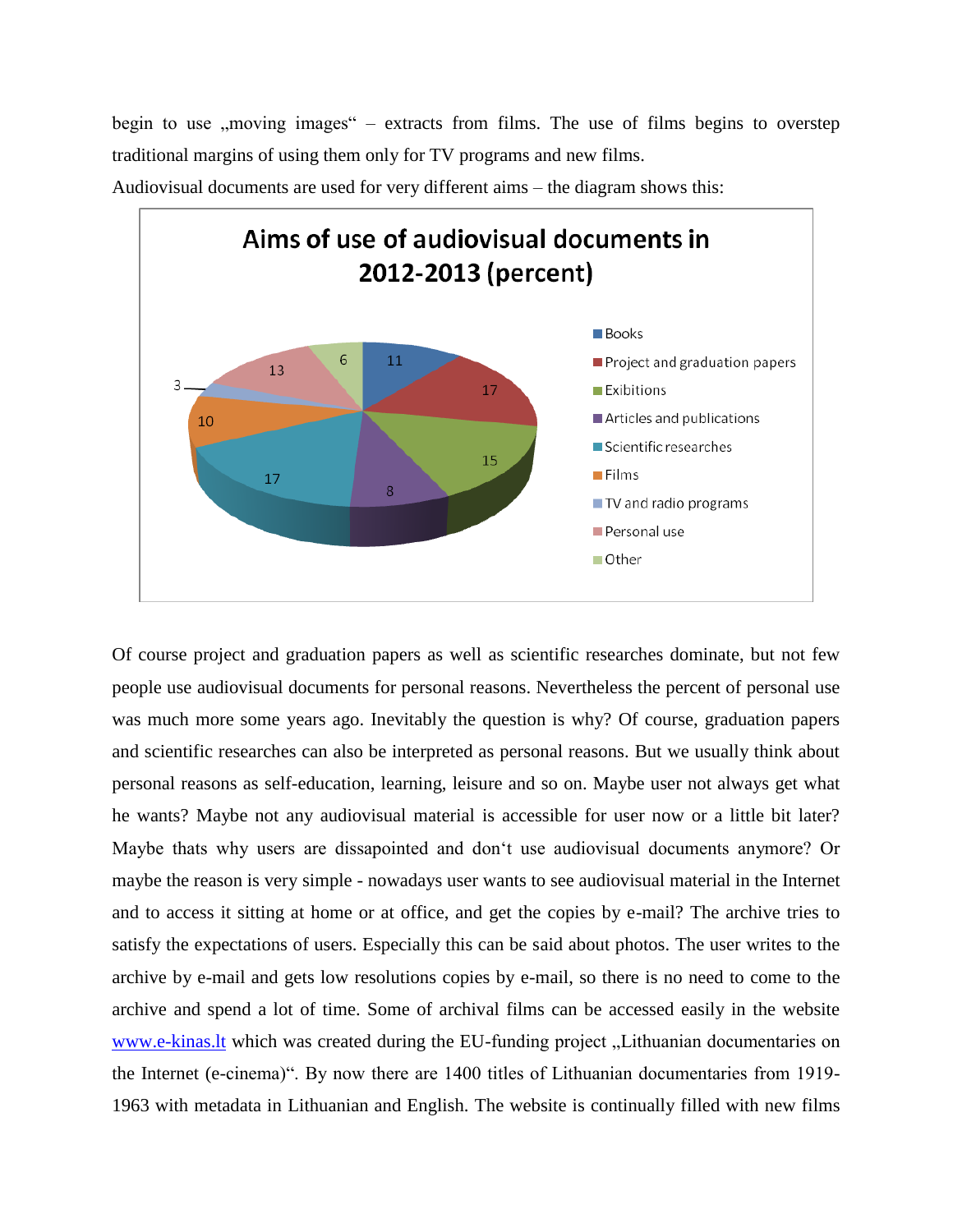and their descriptions. In the future we plan to give access not only to old Lithuanian documentaries, but also to old Lithuanian feature films which begin to be interested to users now. The website is used quite intensivelly – there are were almost 300.000 users since the end of the project in May 2013. By now there are 136 registered users, some of them watch films quite often. Since the end of the project about 90 percent of users rank the website positively. At the beginning of 2014 the website and the project got the reward "Sails of Europe 2013". Lithuanian people could vote for the best project in each of 9 categories. The project and the portal were nominated in the category "Sails of Europe. For provided electronic possibilities". This category was dedicated to the Internet and electronic solutions which save time and give new possibilities. The project has received most votes (1.300) in it's category.

But there is one but – more and more often we receive one question: why I can't watch more new or even nowaday films in the website? The answer is – new films protected by copyright laws, so we can't publish them in the Internet. According to our laws films become public domain and can be published in the Internet after 50 years from their production. Newer films can be watched free in the archive, but some part of users don't want to come. Sometimes we even receive some kind of mockery – you can't publish but the Internet is full of different older and newer documentaries. On the other hand, even if more films are public domain, the archive doesn't have so many financial, human and technological resources to publish them in a short period of time. You can't apply the principle . Here and now" for archival documents, and it is pitty that some users don't understand it. While publishing films in the website we have noticed one more aspect of users' dissapointment. We are often asked why we preserve and make Internet access to the Soviet times documentaries which is full of propaganda and lie? And even are proud that it is an unuque heritage of Lithuanian culture. I understand, that for people who suffer from Soviet repression directly or indirectly it is painful and not understandable how someone could be proud of for example newsreels "Soviet Lithuania". Before starting the project we thought about this situation. Still we think taht it is worth to preserve and give Internet access to films created during Soviet time. This is still a part of our history. I think we will still receive some mockeries and blames in the future. On the other hand, we have noticed that after the positive or negative comments or articles about the website the use of it rises. So even a negative critics helps in the website advertising. One more aspect concerning access of audiovisual documents via Internet - even having the possibility to use audiovisual material through Internet